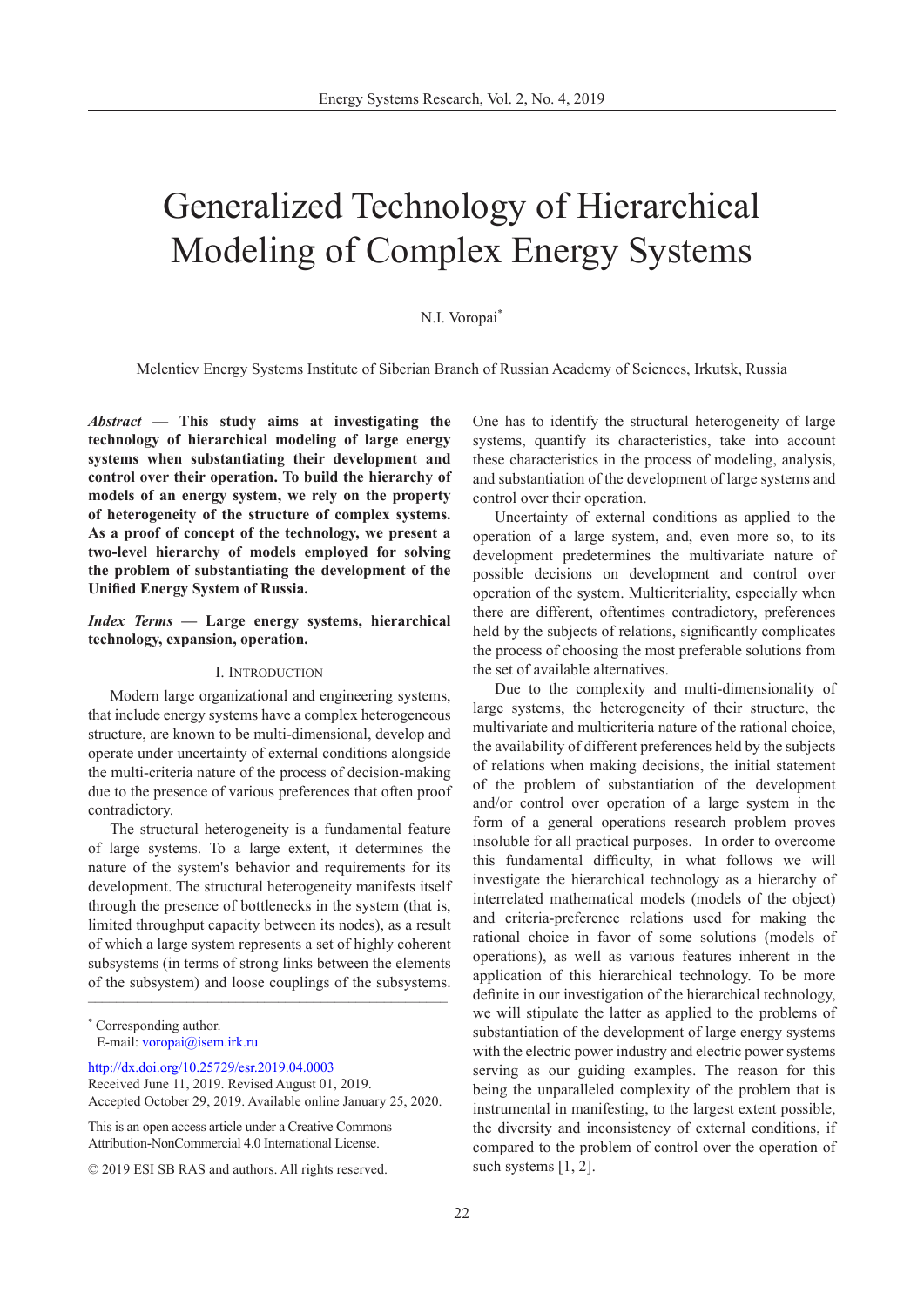### II. Hierarchical technology

The problem of substantiation of the development of a large energy system consists, firstly, in the choice of the most preferable, in terms of a set of criteria, of its variants out of a set of given alternatives and, secondly, in the identification of the most preferable parameters of elements (objects) of the system for the chosen variant. Building a set of alternatives (variants) that represent as a whole a given area of uncertainty of external conditions of development of the system, is a challenging problem of its own that does not easily lend itself to formalization and hence is not considered here. Each variant of the system has a corresponding well-defined set of parameters of elements that is the most rational (preferable) from the point of view of the set of the pre-defined criteria.

Let  $X = \{X_1, X_2, \dots\}$  be a set of alternatives available for making a choice (variants of the system);  $x_i = \{x_{i1}, x_{i2}, \dots\}$ — a set of parameters for variant *i* of the system;  $PR = \{PR_1, PR_2, ...\}$  a set of preference relations for making a choice. Then the problem of rational choice in a rather general form can be formulated as

 $X_o = opt(X, \Phi)$ ;  $x_o = opt(x, X_o, PR)$ , (1) where *opt* means the above preference, rationality or, in a narrower sense, optimality of choice under a set of given criteria.

Let's introduce  $m + 1$  levels of the hierarchical description of the problem and define a set of preference relations at each level, as well as their interrelation between the levels, as follows:

$$
PR^m \to PR^{m-1} = V_{m-1}\left(PR^m\right) \to \dots \to PR^0 = V_0\left(PR^1\right) \tag{2}
$$

The arrows in (2) indicate a change in the set of preference relations from being those of the upper level of description to those of the lower one, their modification, and possible detailing according to the composition and content of subproblems at each level of the hierarchy, preferability of criteria, the composition of key parameters (those subject to optimization), etc. The generalized functional relations at each level of the hierarchy in (2) reflect the continuity of the composition of the criteria in refining the choice at the next lower level with respect to the upper level.

It should be pointed out that in many cases when solving real-life problems the functional relations introduced in (2) are not formalized, and are understood intuitively, as it will be seen from what follows.

It is necessary to introduce a related set of descriptions of the structure and states of the system, its parameters, in other words - the hierarchy of models of the system in the following form:

$$
x^0 \rightarrow x^1 = opt f_1(x^0, PR^1) \rightarrow \dots \rightarrow x^m = opt f_m(x^{m-1}, PR^m)(3)
$$
  
To follow the arrows in (3) means to have the sequential

To follow the arrows in (3) means to have the sequential step-by-step aggregation of the description (model) of the system, which can be carried out at each level, in general,  $\rightarrow \cdots \rightarrow x^0 = opt(f_0)$ in the most rational (optimal) way in a certain sense. Here, it is assumed that the structure and parameters of the model

of the system at the lower (zero) level of the hierarchy are known. Expression (3) also reflects the fact that, in addition to aggregation at each step of the model of the system, the model of the operation, represented by the set of preferences (criteria) assumed at each step in accordance with (2), in general, gets modified.

Let us clarify the above statement that the aggregation of the model of the system at each level of the hierarchy can (should be) carried out in the most rational way. It is logically sound to relate this rationality to heterogeneity of the system structure and to aggregate highly coherent subsystems, leaving as is loose couplings of subsystems. This is well-justified, since loose coupling (sections) in almost all cases are usually the "culprits" of emergency situations as a result of overloading of these links during changes in flow distribution in the system, violations of system stability, and unfolding of emergency processes, etc. In fact, one of the key problems of the system development is to strengthen the considered loose sections in its structure, so it is expedient to leave loose couplings and sections intact during aggregation.

In fact, transformations (2) and (3) serve as preliminary in the overall process of hierarchical modeling and studies of large systems. Subsequent actions represent a sequence of subproblems for choosing solutions, which can be formalized as follows:

$$
x_0^m = opt(f'_m(x^m, PR^m); F_m(X, PR^m))
$$
  
\n
$$
x_0^{m-1} = opt(f'_{m-1}(x_0^m, PR^{m-1}); F_{m-1}(X^m, PR^{m-1})),
$$
  
\n
$$
\downarrow
$$
  
\n
$$
\vdots
$$
  
\n
$$
\downarrow
$$
  
\n(4)

 $x_o^0 = opt(f'_0, (x_o^1, PR^0); F_0(X^1, PR^0)$ 

Here *F* stands for the transformation of a set of alternatives when solving, while moving successively from the top level of hierarchy to the bottom one, the subproblems of the overall hierarchical problem of a choice of solutions. In the process of "moving" the top-down way in (4), some alternatives will be ruled out as inefficient, that being said additional alternatives can emerge so as to make it appropriate to include them in the list of alternatives to be considered. In general, this transformation of the set of alternatives can be written down as follows:

$$
X^{m} = X \to X^{m-1} = F_{m-1}(X^{m}) \to \dots \to X^{o} = F_{o}(X^{1}).
$$
 (5)

In the case of sequential solving of subproblems of choice in accordance with (4), to transform the solution obtained at level  $m - i$ , the next lower level  $m - i - 1$  will require the operation of disaggregation of the model of the system. The sequence of such disaggregation operations in general can be written down as follows:

$$
x^m \to x^{m-1} = opt(f'_{m-1}(x^m, PR^{m-1})) \to
$$
  

$$
\to \cdots \to x^0 = opt(f'_0(x^1, PR^0)).
$$
 (6)

Here the *opt* operation has the same meaning as in (3). The "prime" superscript in the functional relation marks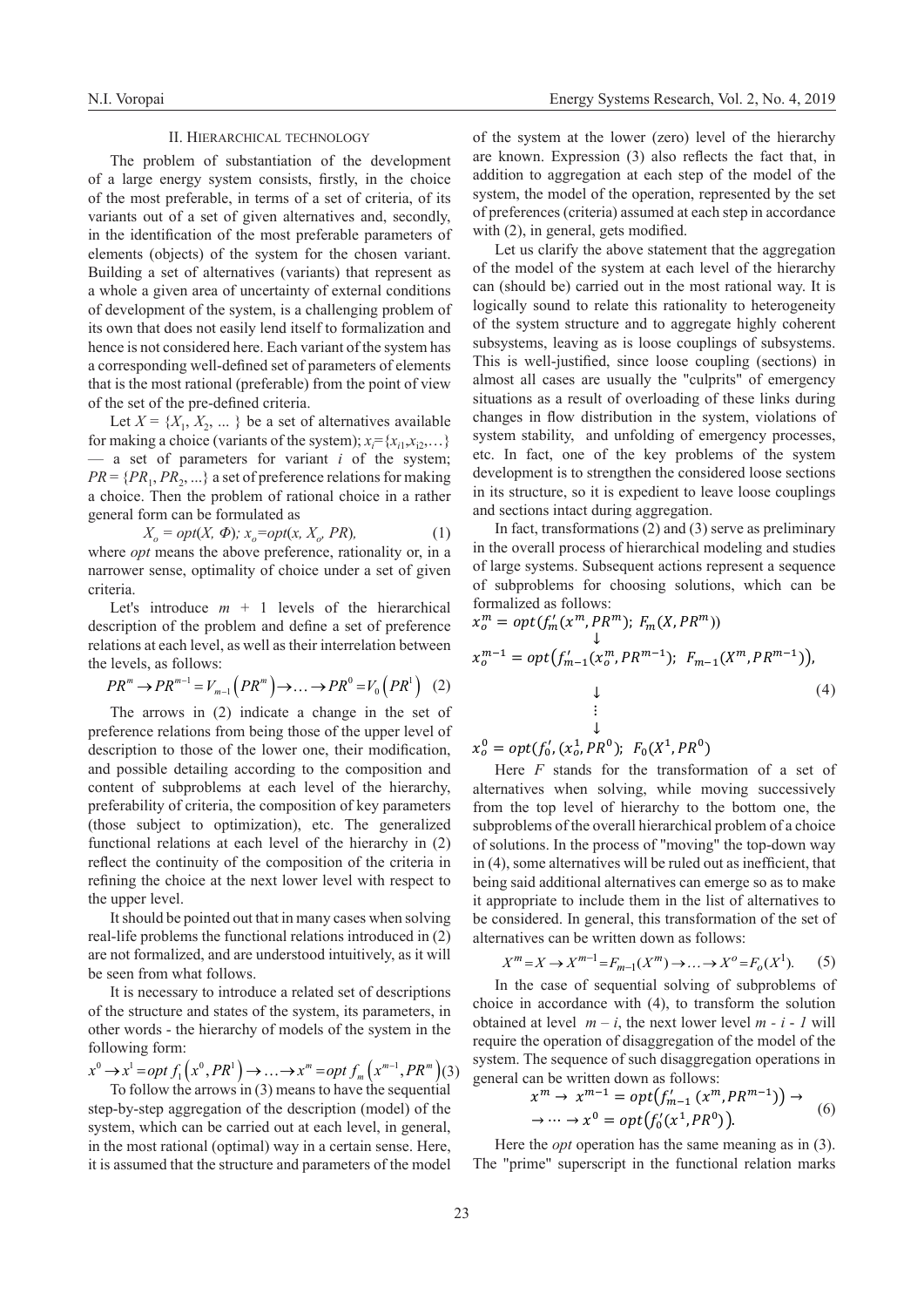the disaggregation operation of the model as an inverse of aggregation. Subscript o in ratios (4) marks the optimality of the set of system parameters obtained at the next level of the hierarchy as per the set of criteria considered at this level.

It should be noted that in the process of solving the hierarchy of subproblems of choice in accordance with  $(4)$ it may be necessary to adjust the composition of the set of preference relations at some level of the hierarchy, which can certainly be done.

The solution of the initial problem (1) in the presented hierarchical statement will be  $X_0^0$  and  $x_0^0$  that, in general, are different from  $X_0$  and  $x_0$  in accordance with (1). Here, superscript 0 indicates the lowest level of the hierarchical problem, while the lower index *o* marks the optimality of the obtained solution. It should be noted that the choice of  $X_0^0$  and  $x_0^0$  is more justified, because, in general, the integral hierarchical representation of the initial problem appears to be richer in the sense of detailing of the description of the model of the system and the model of the operation, than when solving the problem directly in the form of (1).

# III. Case study of applying the hierarchical **TECHNOLOGY**

The task of substantiation of the long-term development of the Unified Energy System (UES) of Russia, consisting in the choice of the structure of generating equipment from a number of types of units, the location of newly added units and power plants, the structure and parameters of the main power grid, taking into account the requirements of reliability of power supply to consumers, the acceptability of normal, post-emergency, and repair modes of the UES, ensuring the stability of the system in case of disturbances.

Taking into account the uncertainty of the external conditions of the UES development, let us assume that we have formulated two alternative variants of the system, i.e.  $X = \{X_1, X_2\}$ . We will consider two levels of the description of the problem, to this end at the upper level we will solve the subproblem of choosing the structure of generating capacity units and their location, while at the lower level it will be the subproblem of choosing the structure and parameters of the main power grid of the UES. Taking this into account, at the top level, when establishing preference relations we will assume as criteria capital expenditures for newly added generation equipment and the volume of emissions into the environment due to the operation of this equipment in the form of ash, nitrogen and sulfur oxides, etc. At the lower level, we will consider as criteria the capital expenditures for newly added power lines, the levels of reliability of power supply to consumers and the stability of the UES. Let us set the acceptability requirements for the operating modes when formulating the description (model) of the UES at the lower level.

Thus, we have the following sets of preference relations at the assumed two levels of the problem description:

$$
PR^{1} = \{PR_{cg}^{1}, PR_{e}^{1}\};\ PR^{0} = \{PR_{cn}^{0}, PR_{r}^{0}, PR_{s}^{0}\}\tag{7}
$$

where the indices *"cg"* and *"cn"* correspond to capital expenditures for generation capacity and the grid; while *"e"*, *"r"*, *"s"* corresponds to criteria of environmental impact, reliability, and sustainability. The interrelation between the sets of criteria at the two considered levels of the problem description is provided through capital expenditures, since  $PR_{c}=PR_{co}+PR_{cn}$  and it is usually necessary to find the minimum of *PR<sub>c</sub>*, while the ratio between its components can be adjusted in the transition from the top-level subproblem to the entire set of the lower level subproblems by refining the requirements for generation, taking into account the introduction of additional power lines, the need to ensure reliability and stability.

The UES models at the two levels of the problem description under consideration are as follows. At the lower level, in order to assess the acceptability of operating modes and to analyze the stability of the system, we will consider a detailed description of steady-state modes and transients in the UES in the generally accepted form, i.e. with the presentation of real or aggregated power lines, transformers, power plants and load nodes with their parameters used for such a description on the basis of the system of equations of nodal voltages. In order to analyze the reliability of electric power supply to consumers, as well as to solve the top-level subproblem, we will form an aggregate description of the UES in the form of a set of large nodes representing integrated energy systems or some other composition of subsystems, that have inherent couplings that do not limit power exchanges and therefore are not taken into account, while the aggregated nodes (subsystems) are linked to each other by some aggregated links with limited throughput capacity.

A provisional illustration of the described two-level modeling of the UES of Russia is presented in Fig. 1. Here, the conventional level of representation of the model reflects the "administrative division" principle of establishing aggregated nodes (the nodes correspond to integrated energy systems), while the refined level takes into account the availability of loose coupling within such integrated energy systems.



*Fig. 1. Two-level representation of the UES of Russia*